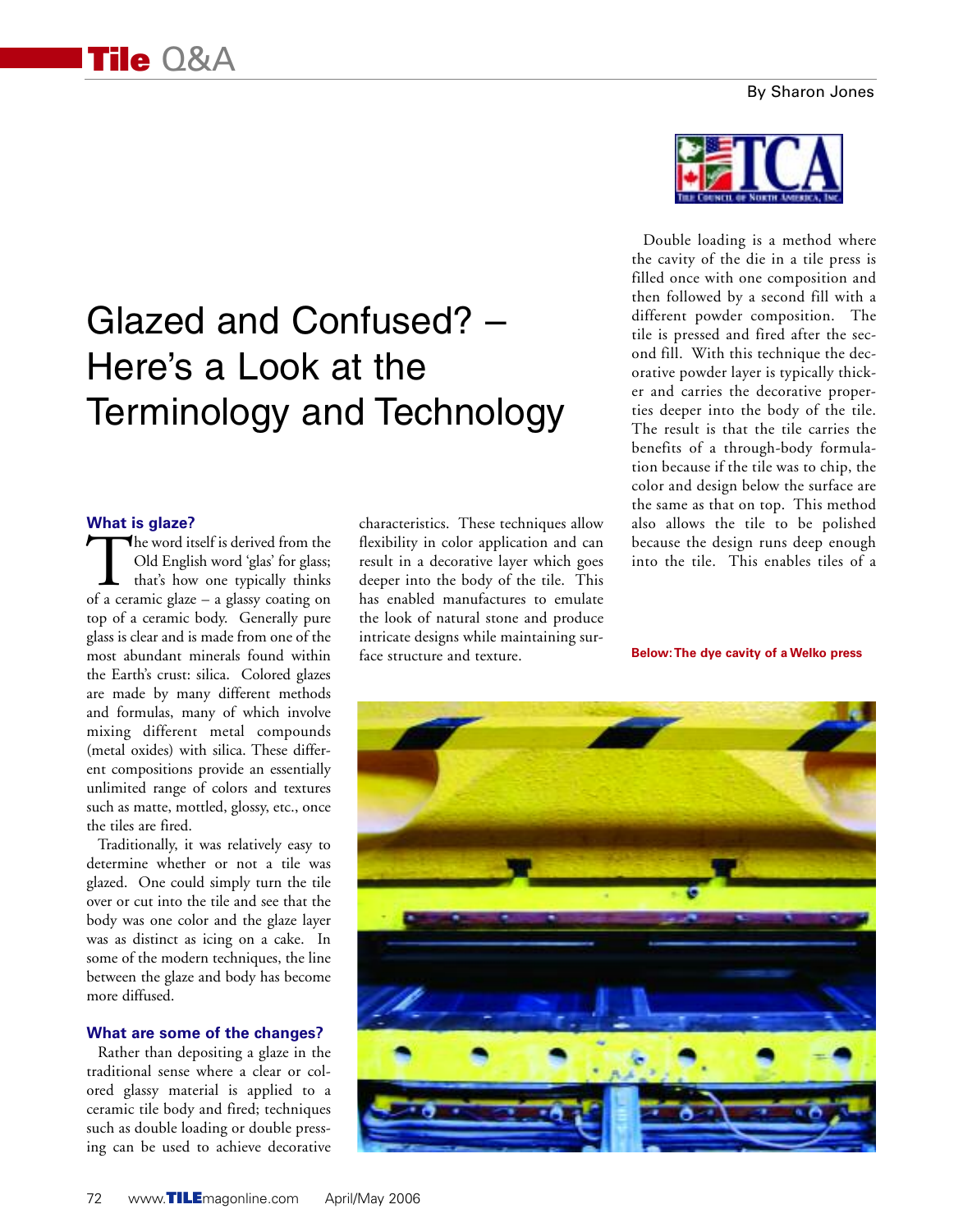particular design to be fabricated in polished and unpolished versions.

Double pressing is a method where the die cavity is filled with one formulation and pressed and then a second powder or even liquid is applied and the tile is pressed a second time to give texture. This technique also allows the color to be carried through the surface texture because the texture is pressed into the deposited colorants. Because a thinner layer of colorants is generally used in this technique the tiles are not intended to be polished. On the other hand, with this method, high resolution designs are possible because the colorant is being added to the smooth surface of a prepressed tile. During double *loading*, which has a thicker "colorant" layer, lower design resolution results because this second layer is deposited onto the loose powder of the base layer. Some of the traditional printing methods wouldn't work on tiles with high profiles or texture because the glaze couldn't be applied around corners or in the

nooks and crannies of tile, depending on the method of application.

#### **Wet glazing – dry glazing**

Wet or dry refers to the glaze itself and is just what it states, the glaze is either applied as a dry powder or wet as a slurry or paste. Dry glazes and dry technology evolved based on the need over the past several years to try and match real-stone effects. This wasn't as easily achieved using traditional glazing methods. Rollers and screens were sometimes limited when glaze needed to be applied to tiles with deep surface features. There would be gaps in the glazing and this limited the allowable texture depth to 0.5 mm or so. At first the solution was that the profiles were sometimes smoothed to try and accommodate this limitation. By spreading out the hills and valleys, for example, glaze rollers could still go down into the profile features. Double loading and double pressing are some of the methods that addressed these limitations.

# **What's true through and through?**

When it comes to the finished product it's sometimes difficult to define glazed and unglazed. Oftentimes a tile which is unglazed is referred to as a through-body. Simply stated, a through-body has the same characteristics throughout the entire thickness of the body. Whether the characteristics being discussed are color, density, etc., depends on the situation. It may be difficult to state unequivocally whether an unglazed tile, porcelain or not, is a through-body unless more is known about the manufacturing. Sometimes double-loaded or double-pressed tiles are referred to as through-body tiles because the decorative layer runs deeper into the tile.

The implication that these tiles are completely homogeneous through the full thickness isn't implicit whether a tile is processed by either of these methods.



# **DON'T MONKEY AROUND WITH THE SPECS.**

**Regupol-QT** 

Stop the monkey business and stick with the specs because Regupol®-QTscu and Regupol®-QTrbm have no equals.

- Independently tested to produce the best sound-rated systems in the industry
- Backed by our history and commitment to sound control products
- Available nationwide

Examine the facts at our exclusive site for sound control dealers, distributors and contractors at www.regupolgt.com/tm

Contact Paul Downey at 416-440-1094, or pcd@regupol.com



*3FHVQPM25SCN QBUFOU QFOEJOH Regupol-QTscu is a patented product. Aegupol is a registered trademark of Dodge-Regupol, Inc.* 

**Circle 90 on Information Card**